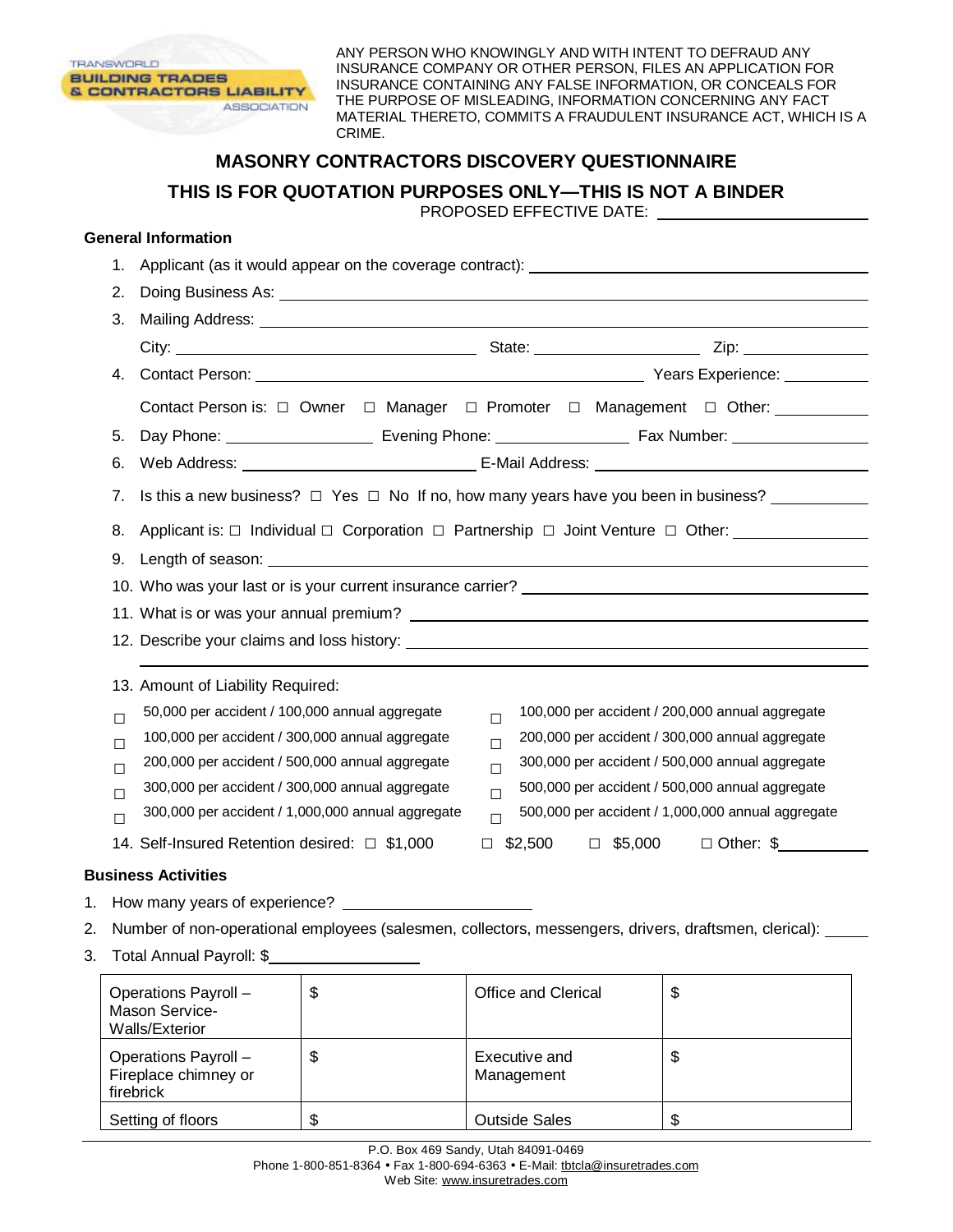| Foundations, curbs, patios   \$ | Water proofing |  |
|---------------------------------|----------------|--|
| <b>Other Services:</b>          |                |  |
|                                 |                |  |

4. Identify the percentage of your business operations which are:

| Commercial – not over 2 stories                                       | %    |
|-----------------------------------------------------------------------|------|
| Commercial - over 2 stories                                           | %    |
| Residential – single family or twin home – not over 2 story structure | %    |
| Fireplace, chimney, firebrick installation                            | $\%$ |
| Sidewalks, patios, curbs, foundation installation                     | $\%$ |
| Stonework or marble                                                   | %    |

5. Estimate total gross receipts from walls/exterior mason operations only, including material and repair services for next 12 months:

| Commercial  |  |
|-------------|--|
| Residential |  |

6. Estimated gross receipts from interior fireplace, chimney, and firebrick operations only, including material and repair services for next 12 months:

| Commercial  |  |
|-------------|--|
| Residential |  |

7. Total gross annual receipts from all business operations, product sales, retail sales, and other work:  $\frac{1}{2}$ 

8. Total gross annual receipts from new construction, mason-only contractor services: \$

- 9. Total gross annual receipts from new construction, fireplace, chimney, etc. operations only:  $\frac{1}{2}$
- 10. What percent of your total gross receipts is received from sub-contracted work you perform for other contractors? %

|    | 11. What percent of work is repair of old homes walls?                                 | $\%$ |                          |  |
|----|----------------------------------------------------------------------------------------|------|--------------------------|--|
|    | 12. What percent of work is repair of old fireplaces?                                  | ℅    |                          |  |
|    | 13. What percent of work is replacement of old walls?                                  | ℅    |                          |  |
|    | 14. What percent of work is replacement of old driveways, curbs, etc?                  | $\%$ |                          |  |
|    | 15. Does your business:                                                                |      |                          |  |
|    | a. Perform renovations involving structural change to load-bearing walls?              |      | <b>o</b> Yes <b>o</b> No |  |
|    | b. Perform external work above two stories?                                            |      | <b>O</b> Yes <b>O</b> No |  |
|    | c. Lease or rent equipment to others?                                                  |      | <b>O</b> Yes <b>O</b> No |  |
|    | If yes, what?                                                                          |      |                          |  |
|    | d. Lease or rent equipment from others?                                                |      | O Yes O No               |  |
|    | If yes, what?                                                                          |      |                          |  |
| е. | Distribute or sell (retail) building materials or supplies for installation by others? |      | <b>O</b> Yes <b>O</b> No |  |
|    | If yes, show annual gross receipts from distribution or sale: \$                       |      |                          |  |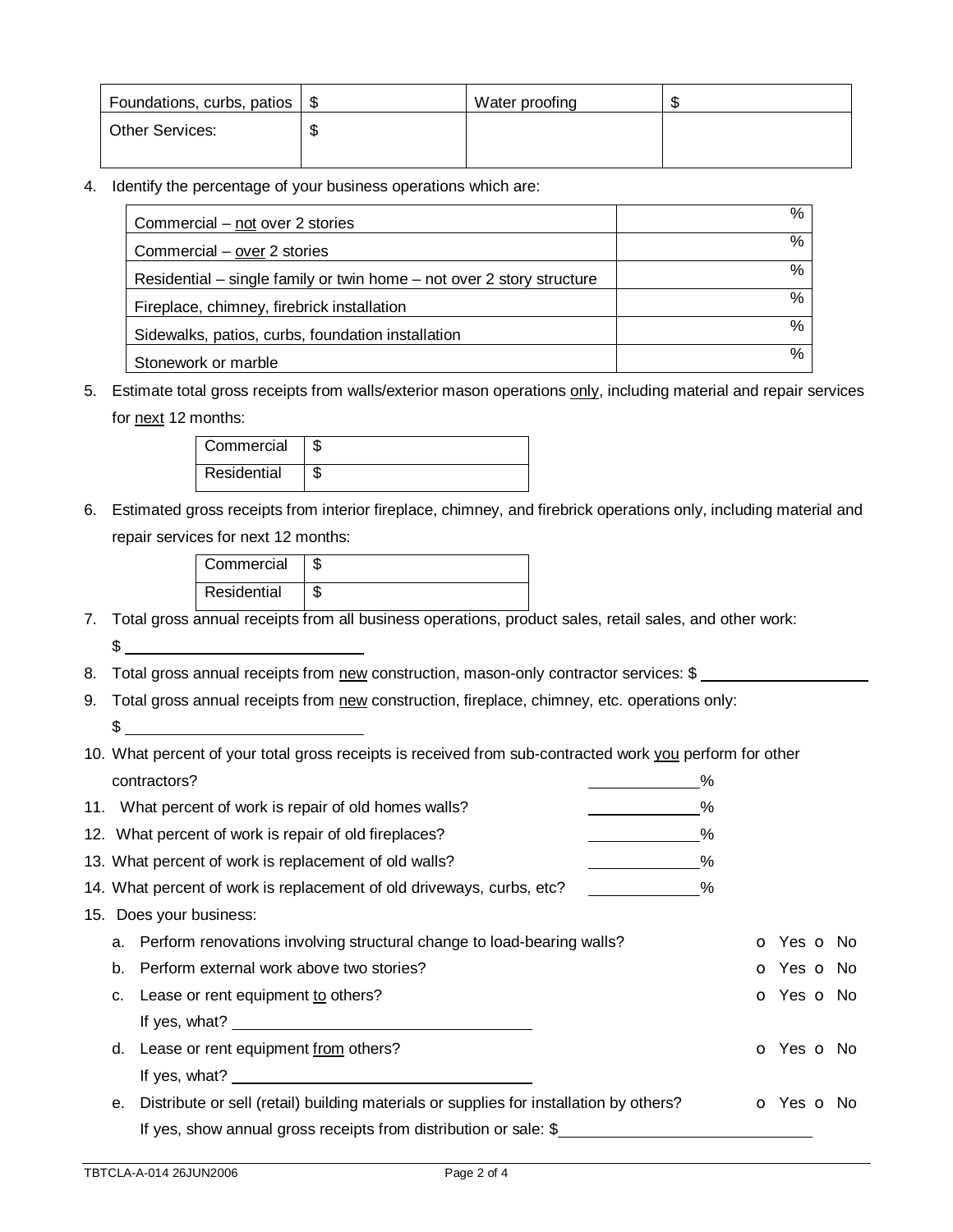## f. Do you hire Sub-Contractors? **o Yes o No**

If yes,

- i. Do you require certification and evidence of liability insurance from sub-contractors?  $\bullet$  Yes  $\bullet$  No
- ii.  $\therefore$  Do you require evidence of Workers Compensation insurance from sub-contractors?  $\circ$  Yes  $\circ$  No
- iii. Gross annual receipts from work sub-contracted out: \$
- iv. Explain type of work you sub-contracted out:

## **REPRESENTATIONS AND WARRANTIES**

The "Applicant" is the party to be named as the "Insured" in any insuring contract if issued. By signing this Discovery Questionnaire, the Applicant for insurance hereby represents and warrants that the information provided in the Discovery Questionnaire, together with all supplemental information and documents provided in conjunction with the Discovery Questionnaire, is true, correct, inclusive of all relevant and material information necessary for the Association to accurately and completely assess the Discovery Questionnaire, and is not misleading in any way. The Applicant further represents that the Applicant understands and agrees as follows: (i) the Association can and will rely upon the Discovery Questionnaire and supplemental information provided by the Applicant, and any other relevant information, to assess the Applicant's request for insurance coverage and to quote and potentially bind, price, and provide coverage; (ii) the Discovery Questionnaire and all supplemental information and documents provided in conjunction with the Discovery Questionnaire are warranties that will become a part of any coverage contract that may be issued; (iii) the submission of a Discovery Questionnaire or the payment of any premium does not obligate the Association or any Insurer to quote, bind, or provide insurance coverage; and (iv) in the event the Applicant has or does provide any false, misleading, or incomplete information in conjunction with the Discovery Questionnaire, any coverage provided will be deemed void from initial issuance.

The Applicant hereby authorizes the Association, and its agents, to gather any additional information the Association deems necessary to process the Discovery Questionnaire for quoting, binding, pricing, and providing insurance coverage including, but not limited to, gathering information from federal, state, and industry regulatory authorities, insurers, creditors, customers, financial institutions, and credit rating agencies. The Association has no obligation to gather any information nor verify any information received from the Applicant or any other person or entity. The Applicant expressly authorizes the release of information regarding the Applicant's losses, financial information, or any regulatory compliance issues to this Association in conjunction with consideration of the Discovery Questionnaire.

The Applicant further represents that the Applicant understands and agrees the Association: (i) may present a quote with a sublimit of liability for certain exposures, (ii) may quote certain coverages with certain activities, events, services, or waivers excluded from the quote, (iii) will rate each quotation in the best interest of each Association member to the extent possible to meet the overall intent of the Association's program of insurance for all members, and (iv) offer several optional quotes for consideration by the Applicant for insurance coverage. In the event coverage is offered, such coverage will not become effective until the Association's accounting office receives the required premium payment, and the Applicant signs and returns the appropriate "Acknowledgement and Coverage Contract Receipt" form within 10 days of receiving an insurance coverage contract.

The Applicant agrees that the Association and any party from whom the Association may request information in conjunction with the Discovery Questionnaire may treat the Applicant's facsimile signature on the Discovery Questionnaire as an original signature for all purposes.

**IMPORTANT:** Each accepted Applicant is provided insurance as a participating member under a Master Group Policy of Insurance issued on behalf of the Transworld Building Trades and Contractors Liability Association, a qualified "Purchasing Group" under the Risk Retention Act of 1986—Public Law 97-45. Master Group Policies have been issued to the Association, formed and governed by the laws, rules, and regulations of the State of Utah, to which members will be added as "Participating Members." The Association's program of insurance is a fully insured plan with an insurer permitted to provide insurance in each Association member's state of residence.

All coverage contract charges and service provider fees are minimum and fully earned as of the effective date of coverage. Membership in the Association is restricted to those whose business or activities are similar with respect to liability to which members are exposed by virtue of any common business, act, product, service, premises, or operations. The Applicant represents that the Applicant understands and agrees: (i) the Applicant's request for the Association to quote or otherwise effect coverage for the Applicant is without undue influence or incentive, (ii) the Applicant is individually procuring any insurance that may be provided as a participant in a Master Group Policy, where the benefits and coverage have already been approved by the Association's Purchasing Group, (iii) any coverage that may be provided will be provided under a Master Coverage Contract has been effected in the State of Utah as the state in which the Purchasing Group is organized and domiciled, and where the Association's Purchasing Group's principal office is located, (iv) all rules and regulations applicable to the individual or self-procurement of insurance will govern any coverage provided, and (v) the Applicant is individually responsible for the direct payment of taxes related to coverage provided in the Applicant's state of residence. Should taxes be